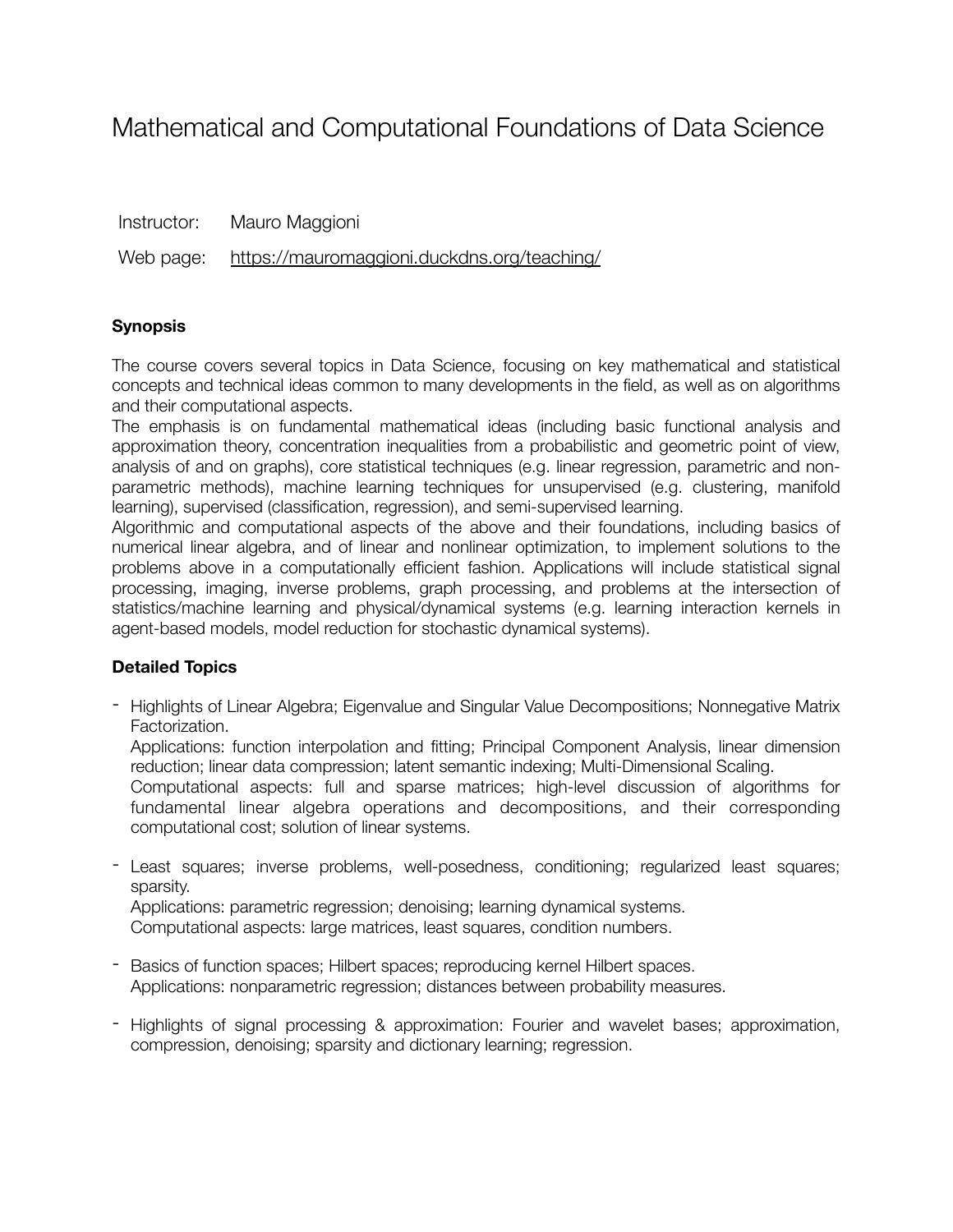- Limit theorems, concentration inequalities (probabilistic and geometric interpretations). Applications: Johnson-Lindenstrauss Lemma; estimation of means and covariance matrices in high-dimensions and for fat-tailed distributions; randomized linear algebra.
- How to Lie with Statistics
- Mathematical Foundations, in depth:

- high-dimensional phenomena, geometry of convex sets in high dimensions and their lowdimensional projections; connections with sparsity, compressed sensing and matrix completion;

- parametric and nonparametric statistics: density estimation, regression (with nearest neighbors, kernel methods, tree methods and multiscale methods); reproducing kernel Hilbert spaces (RKHSs), kernel PCA.

- dimension reduction, linear and nonlinear: PCA, random projections, manifold learning.

- curse of dimensionality; hyperbolic crosses and sparse grids; structured models for regression, single- and multi-index models.

- Markov chains, random walks; applications to dimension reduction, spectral graph theory, spectral clustering, semisupervised learning; Markov state models, hidden Markov models (HMMs), model reduction for dynamical systems. Applications: pageRank; manifold learning with graph-based methods;

Computational aspects: sparse matrices; eigenvalues and eigenvectors.

- Neural networks: construction, backpropagation; convolutional neural networks. Applications: object classification in images; generative models. Computational aspects: gradient descent and stochastic gradient descent.

### **References**

*Numerical Linear Algebra*, L.N. Trefethen and D. Bau. *Introduction to Applied Linear Algebra – Vectors, Matrices, and Least Squares,* S. Boyd and L. Vandenberghe. *Finite Dimensional Vector Spaces*, Holmes. *Linear Algebra and Learning from Data*, G. Strang. *Foundations of Data Science*, A. Blum, J. Hopcroft, and R. Kannan. *High Dimensional Probability, An Introduction with Applications in Data Science*, R. Vershynin. *A distribution-free theory of nonparametric regression*, L. Gyorfi, M. Kohler, A. Krzyzak, H. Walk. *Lectures on Spectral Graph Theory*, F.R.K. Chung. *How to Lie with Statistics*, D. Huff. Additional references for specific topics will be added as needed.

## **Grading**

Grade to be based on assignments (30%), one midterm (30%) and a final project (40%). Weekly problem sets will include theory, analysis and computational projects.

### **Prerequisites**

Linear algebra will be used throughout the course, as will multivariable calculus and basic probability (discrete random variables). Ability to understand and write basic proofs (e.g. from a course in real analysis). Basic experience in programming in MATLAB/Python/R/C/Julia etc.. will be helpful in understanding demos in class, and in several homework sets.